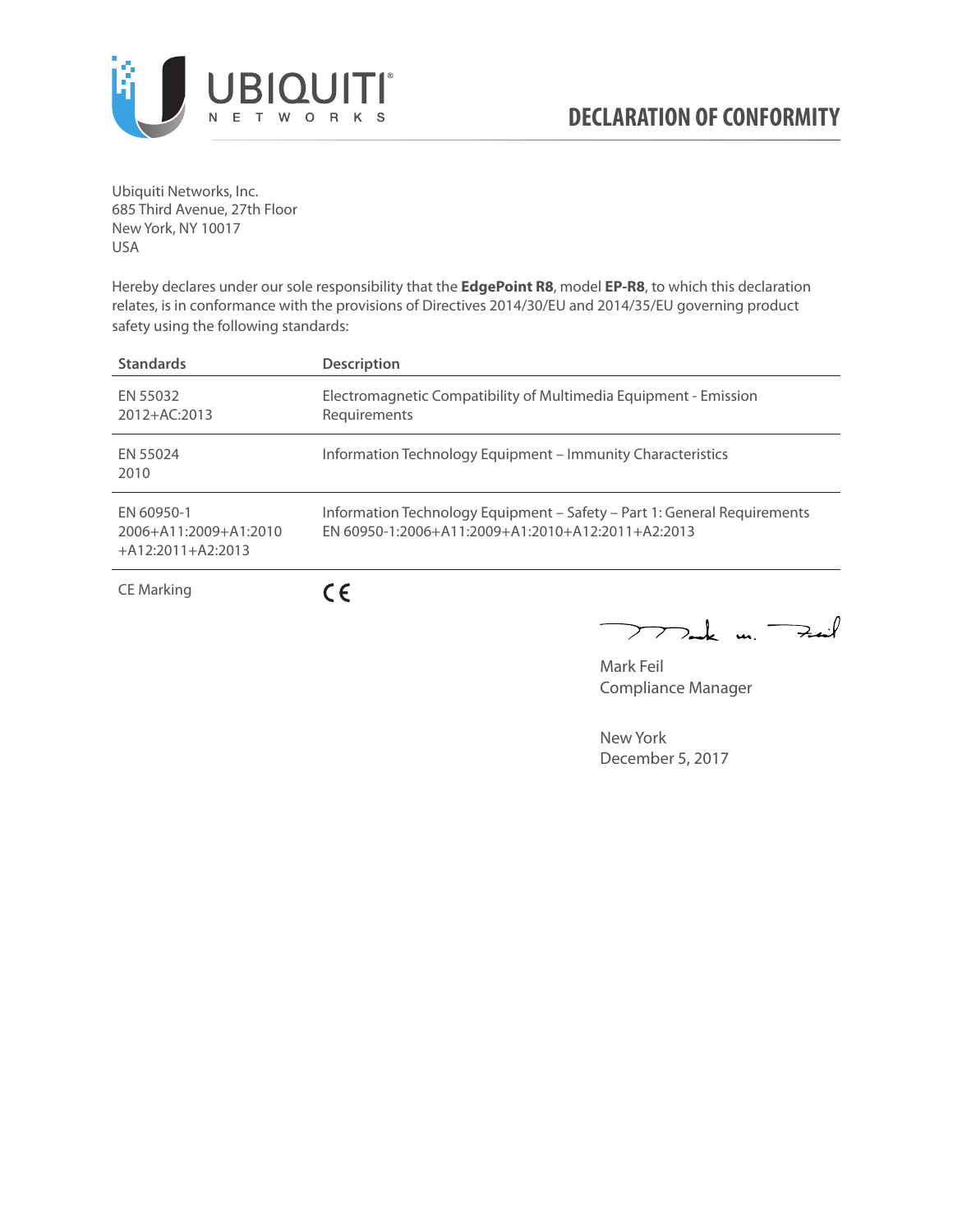

# **български** [Bulgarian]

С настоящото UBIQUITI NETWORKS декларира, че това устройство EP-R8 е в съответствие със съществените изисквания и други приложими разпоредби на Директиви 2014/30/ЕС, 2014/35/ЕС.

## **Hrvatski** [Croatian]

UBIQUITI NETWORKS ovim putem izjavljuje da je ovaj uređaj EP-R8 sukladan osnovnim zahtjevima i ostalim bitnim odredbama Direktiva 2014/30/EU, 2014/35/EU.

# **Čeština** [Czech]

UBIQUITI NETWORKS tímto prohlašuje, že toto EP-R8 zařízení, je ve shodě se základními požadavky a dalšími příslušnými ustanoveními směrnic 2014/30/EU, 2014/35/EU.

### **Dansk** [Danish]

Hermed, UBIQUITI NETWORKS, erklærer at denne EP-R8 enhed, er i overensstemmelse med de væsentlige krav og øvrige relevante krav i direktiver 2014/30/EU, 2014/35/EU.

### **Nederlands** [Dutch]

Hierbij verklaart UBIQUITI NETWORKS, dat deze EP-R8 apparaat, in overeenstemming is met de essentiële eisen en de andere relevante bepalingen van richtlijnen 2014/30/EU, 2014/35/EU.

### **English**

Hereby, UBIQUITI NETWORKS, declares that this EP-R8 device, is in compliance with the essential requirements and other relevant provisions of Directives 2014/30/EU, 2014/35/EU.

# **Eesti keel** [Estonian]

Käesolevaga UBIQUITI NETWORKS kinnitab, et antud EP-R8 seade, on vastavus olulistele nõuetele ja teistele asjakohastele sätetele direktiivide 2014/30/EL, 2014/35/EL.

#### **Suomi** [Finnish]

Täten UBIQUITI NETWORKS vakuuttaa, että tämä EP-R8 laite, on yhdenmukainen olennaisten vaatimusten ja muiden sitä koskevien direktiivien 2014/30/EU, 2014/35/EU.

#### **Français** [French]

Par la présente UBIQUITI NETWORKS déclare que l'appareil EP-R8, est conforme aux exigences essentielles et aux autres dispositions pertinentes des directives 2014/30/UE, 2014/35/UE.

# **Deutsch** [German]

Hiermit erklärt UBIQUITI NETWORKS, dass sich dieses EP-R8 Gerät, in Übereinstimmung mit den grundlegenden Anforderungen und den anderen relevanten Vorschriften der Richtlinien 2014/30/EU, 2014/35/EU befindet.

# **Ελληνικά** [Greek]

Δια του παρόντος, UBIQUITI NETWORKS, δηλώνει ότι αυτή η συσκευή EP-R8, είναι σε συμμόρφωση με τις βασικές απαιτήσεις και τις λοιπές σχετικές διατάξεις των οδηγιών 2014/30/EE, 2014/35/EE.

### **Magyar** [Hungarian]

Ezennel UBIQUITI NETWORKS kijelenti, hogy ez a EP-R8 készülék megfelel az alapvető követelményeknek és más vonatkozó 2014/30/EU, 2014/35/EU irányelvek rendelkezéseit.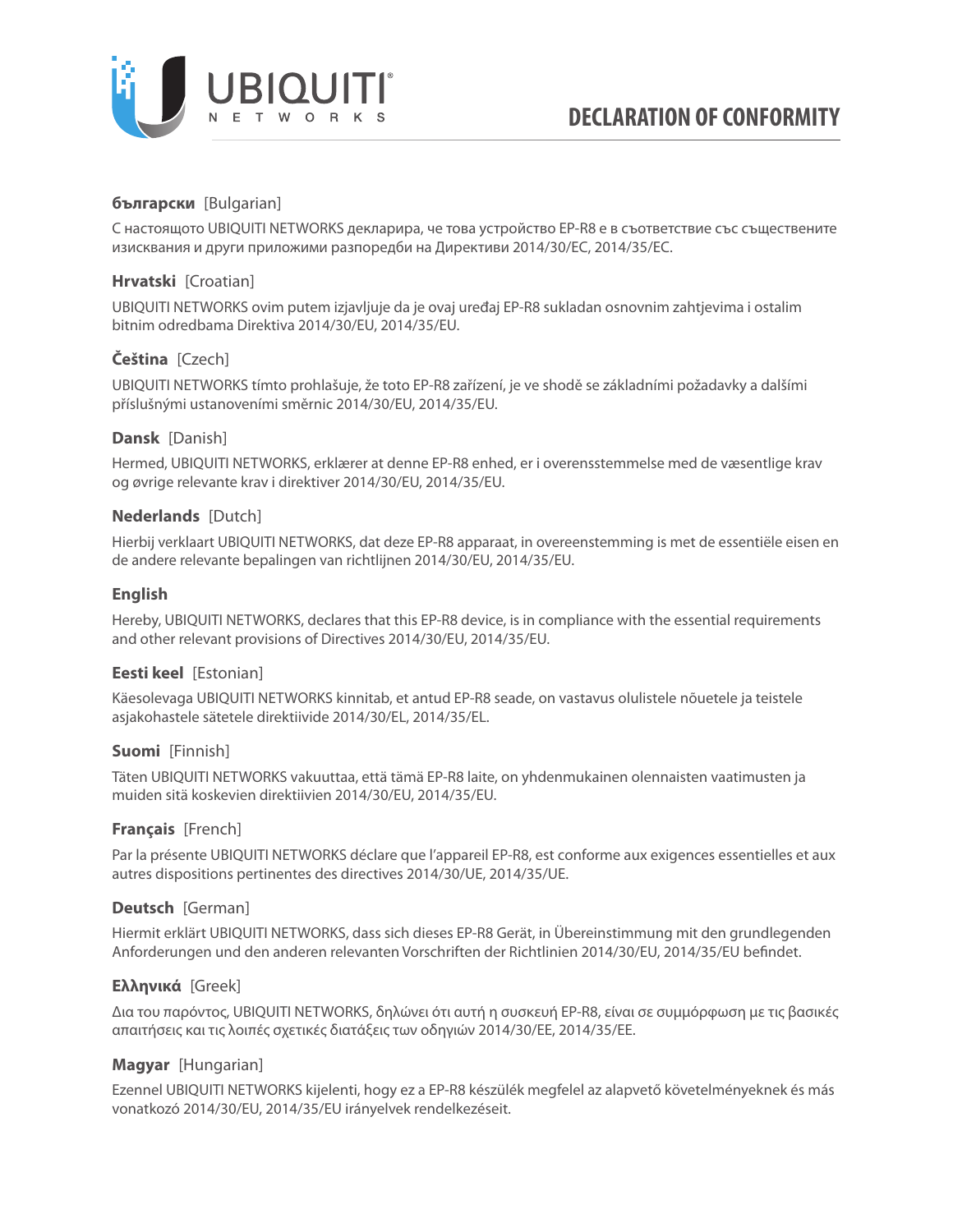

# **Íslenska** [Icelandic]

Hér, UBIQUITI NETWORKS, því yfir að þetta EP-R8 tæki er í samræmi við grunnkröfur og önnur viðeigandi ákvæði tilskipana 2014/30/ESB, 2014/35/ESB.

## **Italiano** [Italian]

Con la presente, UBIQUITI NETWORKS, dichiara che questo dispositivo EP-R8, è conforme ai requisiti essenziali ed alle altre disposizioni pertinenti delle direttive 2014/30/UE, 2014/35/UE.

### **Latviešu valoda** [Latvian]

Ar šo, UBIQUITI NETWORKS, deklarē, ka EP-R8 ierīce, ir saskaņā ar būtiskajām prasībām un citiem attiecīgiem noteikumiem Direktīvās 2014/30/ES, 2014/35/ES.

### **Lietuvių kalba** [Lithuanian]

UBIQUITI NETWORKS deklaruoja, kad šis EP-R8 įrenginys atitinka esminius reikalavimus ir kitas 2014/30/ES, 2014/35/ES Direktyvų nuostatas.

### **Malti** [Maltese]

Hawnhekk, UBIQUITI NETWORKS, tiddikjara li dan il-mezz EP-R8 huwa konformi mar-rekwiżiti essenzjali u dispożizzjonijiet rilevanti oħrajn ta 'Direttivi 2014/30/UE, 2014/35/UE.

### **Norsk** [Norwegian]

Herved UBIQUITI NETWORKS, erklærer at denne EP-R8 enheten, er i samsvar med de grunnleggende kravene og andre relevante bestemmelser i direktivene 2014/30/EU, 2014/35/EU.

# **Polski** [Polish]

Niniejszym, Ubiquiti Networks, oświadcza, że urządzenie EP-R8, jest zgodny z zasadniczymi wymaganiami oraz pozostałymi stosownymi postanowieniami Dyrektyw 2014/30/UE, 2014/35/UE.

#### **Português** [Portuguese]

UBIQUITI NETWORKS declara que este dispositivo EP-R8, está conforme com os requisitos essenciais e outras disposições das Directivas 2014/30/UE, 2014/35/UE.

#### **Română** [Romanian]

Prin prezenta, UBIQUITI NETWORKS declară că acest dispozitiv EP-R8 este în conformitate cu cerințele esențiale și alte prevederi relevante ale Directivelor 2014/30/UE, 2014/35/UE.

# **Slovenčina** [Slovak]

Týmto UBIQUITI NETWORKS, prehlasuje, že toto EP-R8 zariadenie, je v súlade so základnými požiadavkami a ďalšími relevantnými ustanoveniami smernice 2014/30/EÚ, 2014/35/EÚ.

#### **Slovenščina** [Slovenian]

Družba UBIQUITI NETWORKS izjavlja, da je naprava EP-R8 v skladu z obveznimi zahtevami in drugimi ustreznimi določbami direktiv 2014/30/EU in 2014/35/EU.

# **Español** [Spanish]

Por medio de la presente UBIQUITI NETWORKS declara que este dispositivo EP-R8, cumple con los requisitos esenciales y cualesquiera otras disposiciones aplicables o exigibles de las Directivas 2014/30/UE, 2014/35/UE.